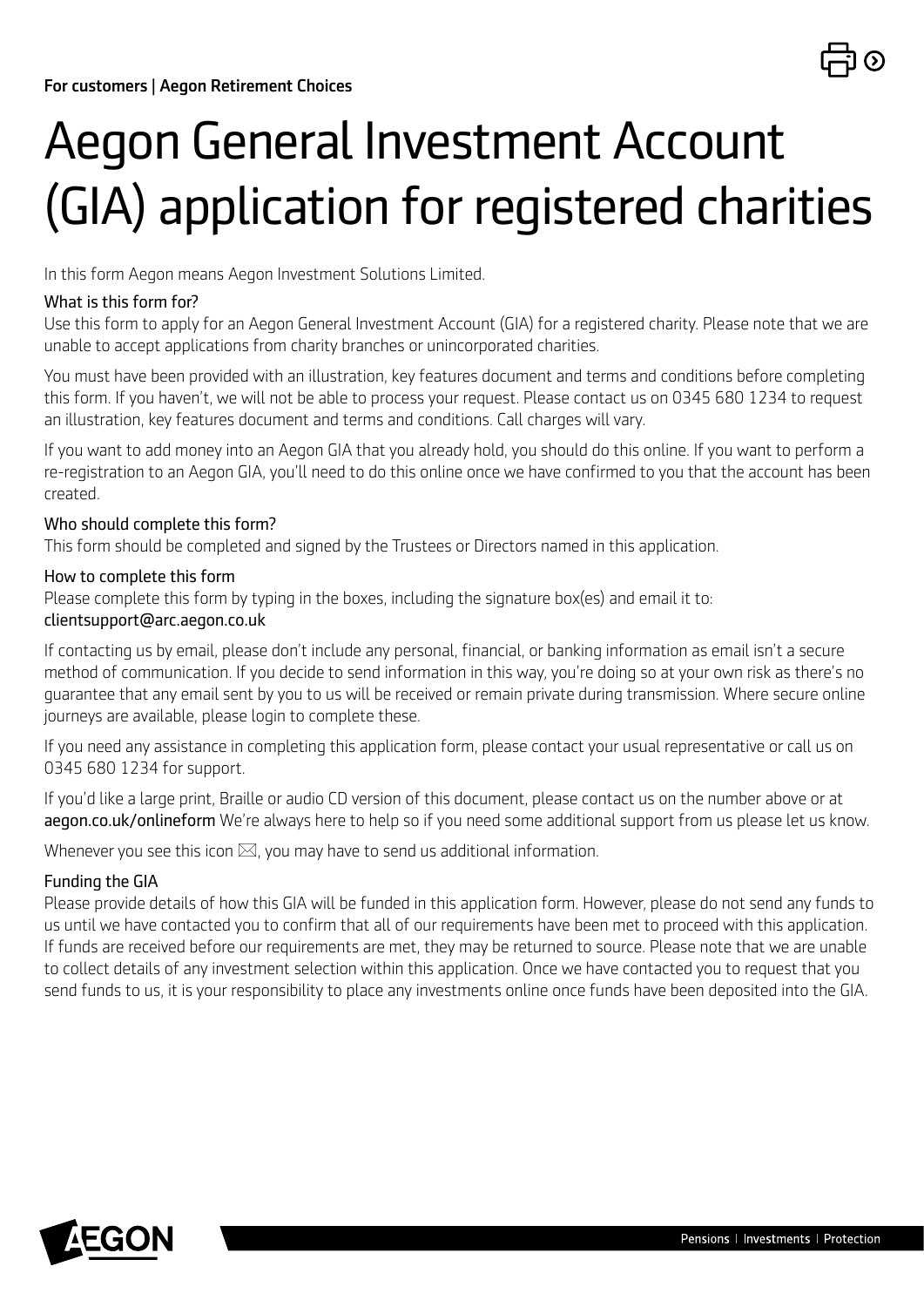

### Application submission checklist

The following documents should be submitted with the application, ensuring the any Deeds are fully certified. Failure to do so will result in delays to the application.

In all cases, we require:

### [Entity self-certification declaration](https://www.aegon.co.uk/content/dam/ukpaw/documents/entity-self-certification-declaration.pdf)

In addition, for Charitable Trusts and Charitable incorporated organisations, we require:

Certified copy of the charity Trust Deed

Certified copy of any amendments to Trust Deed

Certified Deeds relating to all changes in the Trustees

 If there is a corporate Trustee, a certified copy of the authorised signatory list and any accompanying board minutes

For Charitable companies (limited by guarantee) or Community interest companies, we require:

Certified memorandum and articles of association

Certificate of incorporation

For Charitable incorporated organisations, we also require:

Certified constitution document

If you disclose information about a third party as part of this application, please ensure that you have their permission and have informed them of the purposes of the collection of this information before doing so.

Aegon will conduct electronic searches of all parties named in this application. Please note that we may require additional information and documentation to enable us to complete anti-money laundering and Know Your Customer due diligence prior to opening the account.

#### Common reasons for application delays

- The Trustees named in the application do not match the Trustees named in the Trust Deed or any Deeds changing trustees
- Full information is not provided
- As part of our due diligence, Aegon will check the charity registration details. If the information held by the relevant regulator is not up to date, we may not be able to proceed with an application.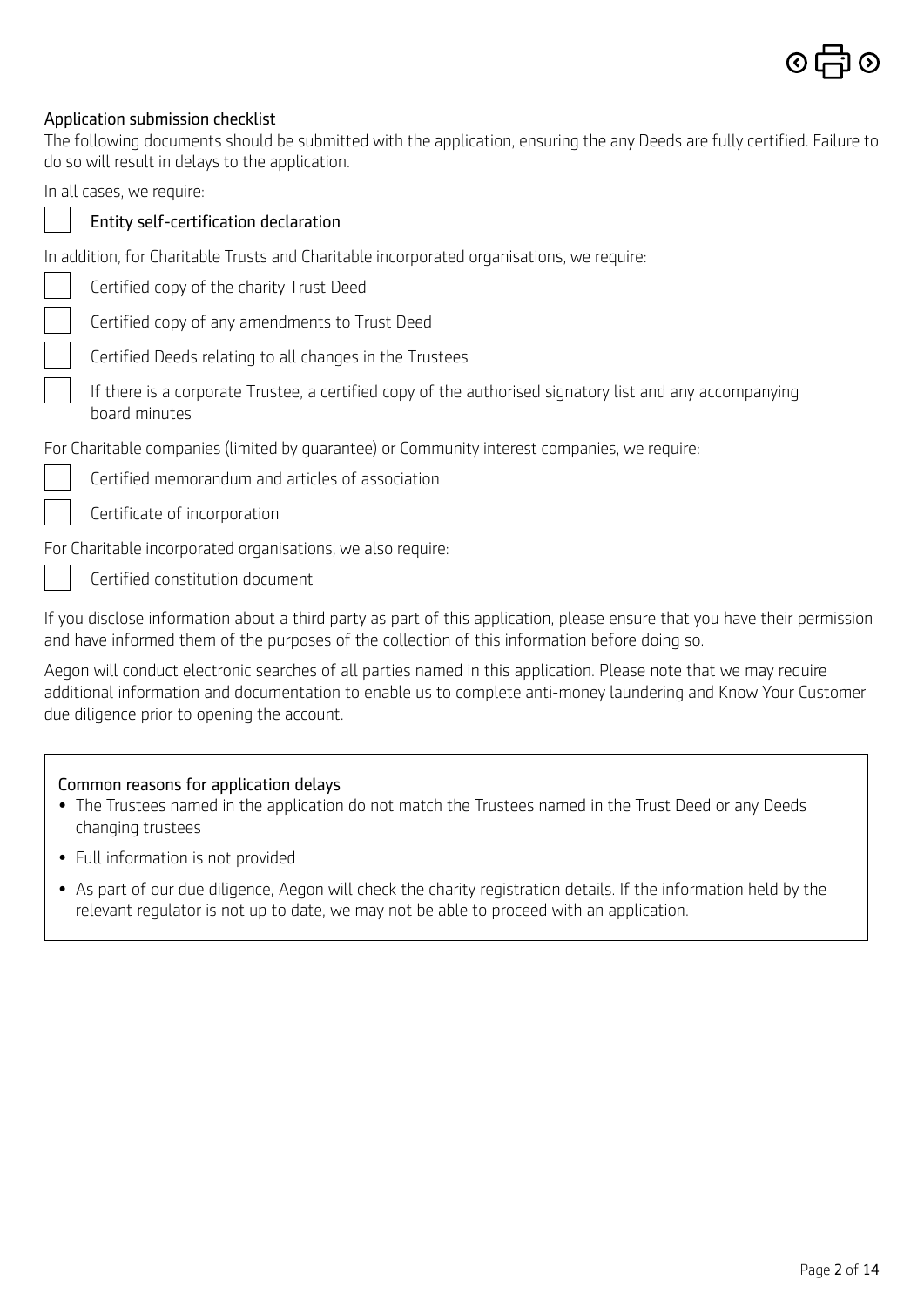### 1. Registered charity details

Is the charity resident/registered in the UK?

 $Yes$   $|$   $|$   $No$ 

If no, we are unfortunately unable to accept this application.

Nature and objective of charitable activity

Where are your activities carried out?

What is the structure of the charity?

Charitable Trust

 Charitable company (limited by guarantee)/ Community interest company

Charitable incorporated organisation

Full name of registered charity

Charity registration number

| ш |  |
|---|--|
|   |  |
|   |  |
|   |  |
|   |  |
|   |  |
|   |  |

Business registration number

| the contract of the contract of the contract of |  |  |  | the contract of the contract of the contract of |  |
|-------------------------------------------------|--|--|--|-------------------------------------------------|--|
|                                                 |  |  |  |                                                 |  |
|                                                 |  |  |  |                                                 |  |
|                                                 |  |  |  |                                                 |  |
|                                                 |  |  |  |                                                 |  |

Registered address of the charity inc post code

| Postcode |
|----------|

If you have ticked:

#### Charitable Trust

Please complete sections 1, 2, 3 and 5.

Charitable company (limited by guarantee)/ Community interest company Please complete sections 1 and 4.

Charitable incorporated organisation Please complete sections 1, 2 and 3.

### 1.1. Charity contact details

Contact full name

Contact telephone number

Contact email address

Correspondence address inc postcode

Postcode

We'll use your email address to contact you about your plan. We might also use it to keep you informed about our products and services but only where you've consented to this.

Did you get advice before completing this form?

No

 $N<sub>0</sub>$ 

| ×<br>v.<br>۰. |  |
|---------------|--|
|               |  |

We confirm that we have been provided with an illustration, key features document and terms and conditions before completing this form.

If no, we are unfortunately unable to accept this application.

Who should we contact if we have any queries about this application?



Intermediary listed in section 7

The contact listed in section 1.1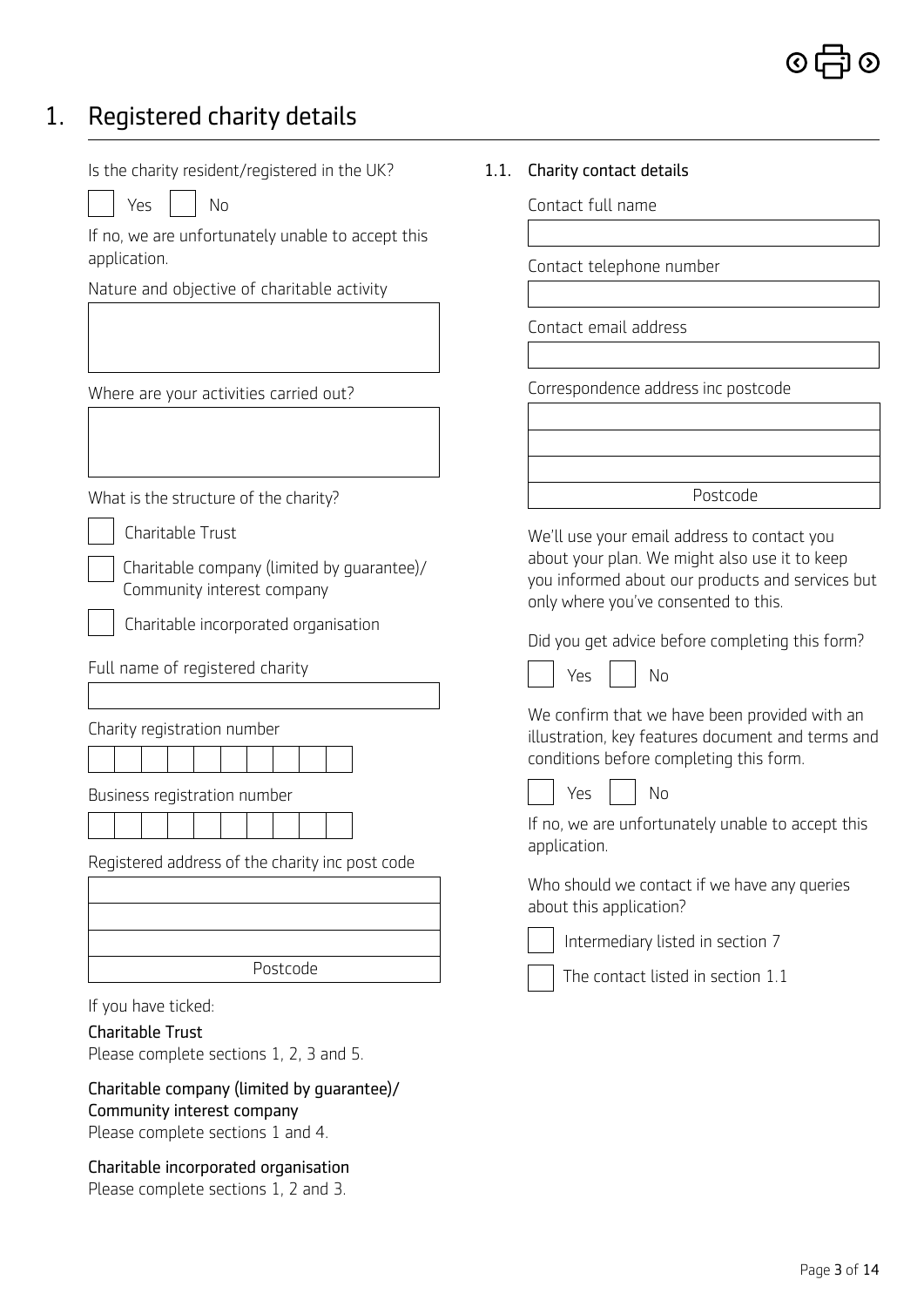# 2. Trustee details

Please provide full details of the Trustees of the charity named in section 1.

Does the charity have a corporate Trustee?

| No<br>Υρς |
|-----------|
|-----------|

If yes, please complete section 3.1. If no, please continue to section 2.1. If there are both corporate and individual Trustees, please complete both sections 2.1 and 3.1.

### 2.1. Individual Trustee details

| Full name                                   | Full name                                                                                                              |
|---------------------------------------------|------------------------------------------------------------------------------------------------------------------------|
|                                             |                                                                                                                        |
| Residential address inc postcode            | Residential address inc postcode                                                                                       |
|                                             |                                                                                                                        |
|                                             |                                                                                                                        |
|                                             |                                                                                                                        |
| Postcode                                    | Postcode                                                                                                               |
| Date of birth                               | Date of birth                                                                                                          |
| M<br>Y<br>Y<br>D<br>M                       | $\mathbb M$<br>Y<br>Y<br>$\Box$<br>M<br>D                                                                              |
| Nationality                                 | Nationality                                                                                                            |
|                                             |                                                                                                                        |
| Are you a US citizen, resident or taxpayer? | Are you a US citizen, resident or taxpayer?                                                                            |
| No<br>Yes                                   | No<br>Yes                                                                                                              |
| Full name                                   | Full name                                                                                                              |
|                                             |                                                                                                                        |
| Residential address inc postcode            | Residential address inc postcode                                                                                       |
|                                             |                                                                                                                        |
|                                             |                                                                                                                        |
|                                             |                                                                                                                        |
| Postcode                                    | Postcode                                                                                                               |
| Date of birth                               | Date of birth                                                                                                          |
| Y<br>М<br>M                                 | Y<br>Y<br>$M_{\odot}$<br>D<br>D<br>M                                                                                   |
| Nationality                                 | Nationality                                                                                                            |
|                                             |                                                                                                                        |
| Are you a US citizen, resident or taxpayer? | Are you a US citizen, resident or taxpayer?                                                                            |
| No<br>Yes                                   | No<br>Yes                                                                                                              |
|                                             | Note that if any Trustees are US citizens, residents<br>or taxpayers, we will be unable to accept this<br>application. |

If required, please provide details of additional Trustees on a separate sheet.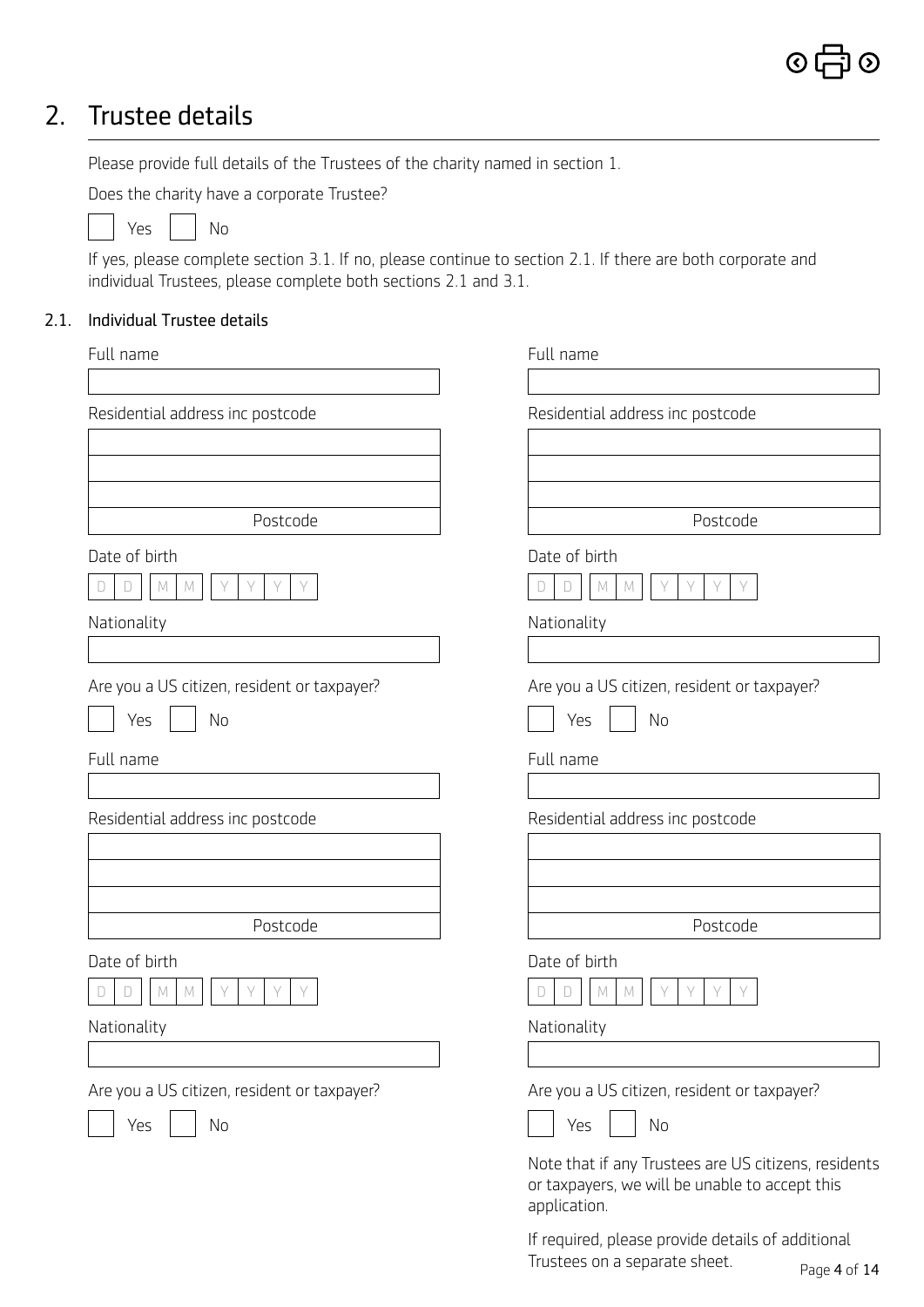# 3. Corporate Trustees

| 3.1. | Corporate Trustee details                                                  | 3.3. | Directors' details                                                           |
|------|----------------------------------------------------------------------------|------|------------------------------------------------------------------------------|
|      | Company name                                                               |      | Please provide details of all directors of the<br>corporate Trustee company. |
|      | Company registration number                                                |      | Full name                                                                    |
|      | Is the company FCA registered?                                             |      | Residential address inc postcode                                             |
|      | Yes<br>No                                                                  |      |                                                                              |
|      | If yes, please provide the FCA registration<br>number                      |      |                                                                              |
|      |                                                                            |      | Postcode                                                                     |
|      | Registered company address inc postcode                                    |      | Date of birth<br>$\mathbb M$<br>$\Box$<br>Y<br>$\forall$<br>D<br>M           |
|      |                                                                            |      | Nationality                                                                  |
|      | Postcode                                                                   |      |                                                                              |
|      | Correspondence address inc postcode, if different<br>to registered address |      | Full name                                                                    |
|      |                                                                            |      | Residential address inc postcode                                             |
|      |                                                                            |      |                                                                              |
|      | Postcode                                                                   |      |                                                                              |
| 3.2. | Corporate Trustee contact details                                          |      | Postcode                                                                     |
|      | Contact full name                                                          |      | Date of birth                                                                |
|      |                                                                            |      | $\mathbb{M}$<br>M<br>D<br>D                                                  |
|      | Contact telephone number                                                   |      | Nationality                                                                  |
|      |                                                                            |      |                                                                              |
|      | Contact email address                                                      |      |                                                                              |

If the charity has a corporate Trustee, please provide their details in this section.

### 3.1. Corporate Trustee details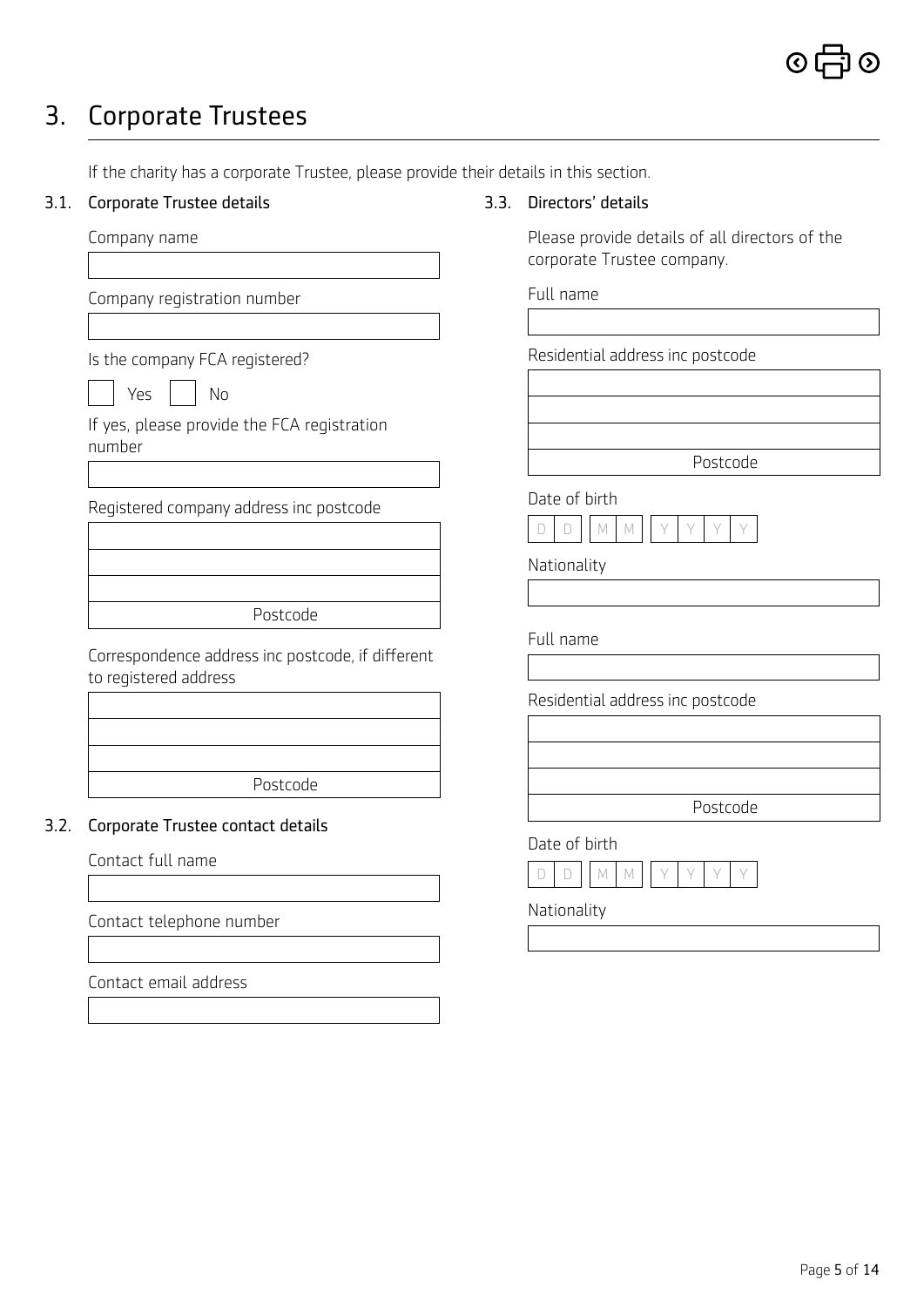

# 3. Corporate Trustees continued

| corporate mastecs continued                                                  |      |                                                                                                                       |
|------------------------------------------------------------------------------|------|-----------------------------------------------------------------------------------------------------------------------|
| Full name                                                                    |      | Full name                                                                                                             |
| Residential address inc postcode                                             |      | Residential address inc postcode                                                                                      |
| Postcode                                                                     |      | Postcode                                                                                                              |
| Date of birth<br>Y<br>Y<br>$M_{\odot}$<br>Y<br>D<br>D<br>M                   |      | Date of birth<br>Y<br>Y<br>Y<br>$\Box$<br>$\mathbb M$<br>$\Box$<br>M                                                  |
| Nationality                                                                  |      | Nationality                                                                                                           |
| Full name                                                                    | 3.4. | Corporate Trustee shareholder details                                                                                 |
| Residential address inc postcode                                             |      | We require details of all shareholders of<br>the corporate Trustee company who have a<br>shareholding of 25% or more. |
|                                                                              |      | Full name                                                                                                             |
| Postcode                                                                     |      | Residential address inc postcode                                                                                      |
| Date of birth<br>Y<br>V<br>M<br>D<br>M<br>Ð                                  |      |                                                                                                                       |
| Nationality                                                                  |      | Postcode                                                                                                              |
| Full name                                                                    |      | Date of birth<br>$\mathbb M$<br>Y<br>$\forall$<br>$\Box$<br>Y<br>D<br>M                                               |
| Residential address inc postcode                                             |      | Nationality                                                                                                           |
|                                                                              |      |                                                                                                                       |
| Postcode                                                                     |      |                                                                                                                       |
| Date of birth<br>$\forall$<br>Y<br>Y<br>$\Box$<br>M<br>$\mathbb M$<br>Y<br>D |      |                                                                                                                       |
| Nationality                                                                  |      |                                                                                                                       |
|                                                                              |      |                                                                                                                       |
|                                                                              |      |                                                                                                                       |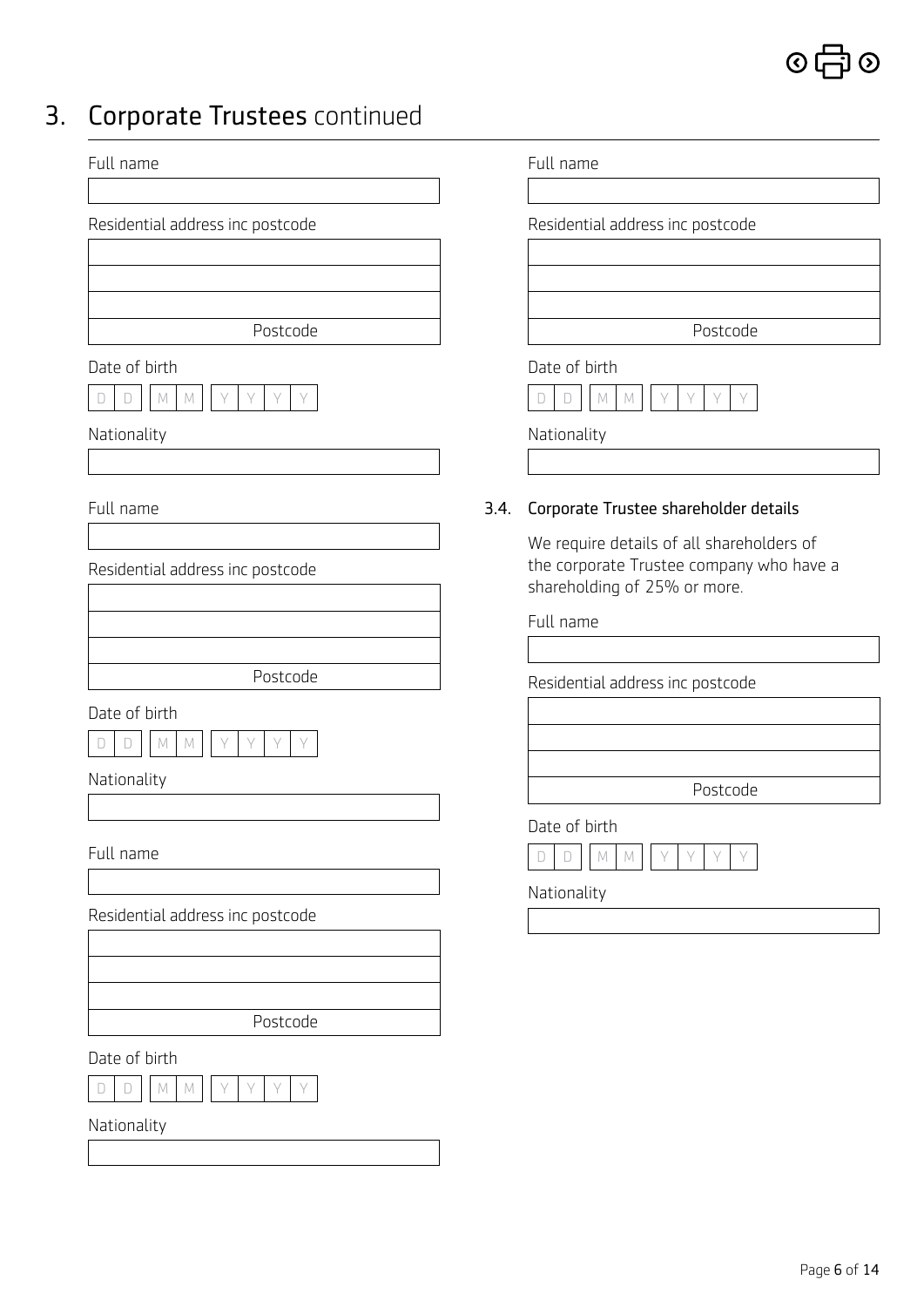# 3. Corporate Trustees continued

| Full name                                                       | If any shareholders who have a shareholding<br>of 25% or more are a company, please provide<br>their details. |
|-----------------------------------------------------------------|---------------------------------------------------------------------------------------------------------------|
| Residential address inc postcode                                | Company name                                                                                                  |
|                                                                 |                                                                                                               |
|                                                                 |                                                                                                               |
| Postcode                                                        | Company registration number                                                                                   |
|                                                                 |                                                                                                               |
| Date of birth                                                   | Registered address inc postcode                                                                               |
| $\forall$<br>Y<br>$\forall$<br>$M_{\odot}$<br>Y<br>M<br>D       |                                                                                                               |
| Nationality                                                     |                                                                                                               |
|                                                                 | Postcode                                                                                                      |
|                                                                 |                                                                                                               |
| Full name                                                       | Correspondence address inc postcode if different<br>to registered address                                     |
|                                                                 |                                                                                                               |
| Residential address inc postcode                                |                                                                                                               |
|                                                                 |                                                                                                               |
|                                                                 | Postcode                                                                                                      |
| Postcode                                                        | Company name                                                                                                  |
| Date of birth                                                   |                                                                                                               |
| M<br>Y<br>$\forall$<br>$\forall$<br>Y<br>$M_{\odot}$<br>D<br>IJ | Company registration number                                                                                   |
|                                                                 |                                                                                                               |
| Nationality                                                     | Registered address inc postcode                                                                               |
|                                                                 |                                                                                                               |
| Full name                                                       |                                                                                                               |
|                                                                 |                                                                                                               |
| Residential address inc postcode                                | Postcode                                                                                                      |
|                                                                 | Correspondence address inc postcode if different<br>to registered address                                     |
|                                                                 |                                                                                                               |
| Postcode                                                        |                                                                                                               |
|                                                                 |                                                                                                               |
| Date of birth                                                   | Postcode                                                                                                      |
| Y<br>Y<br>$\Box$<br>M<br>M<br>Y<br>Y<br>$\Box$                  |                                                                                                               |
| Nationality                                                     |                                                                                                               |
|                                                                 |                                                                                                               |
|                                                                 |                                                                                                               |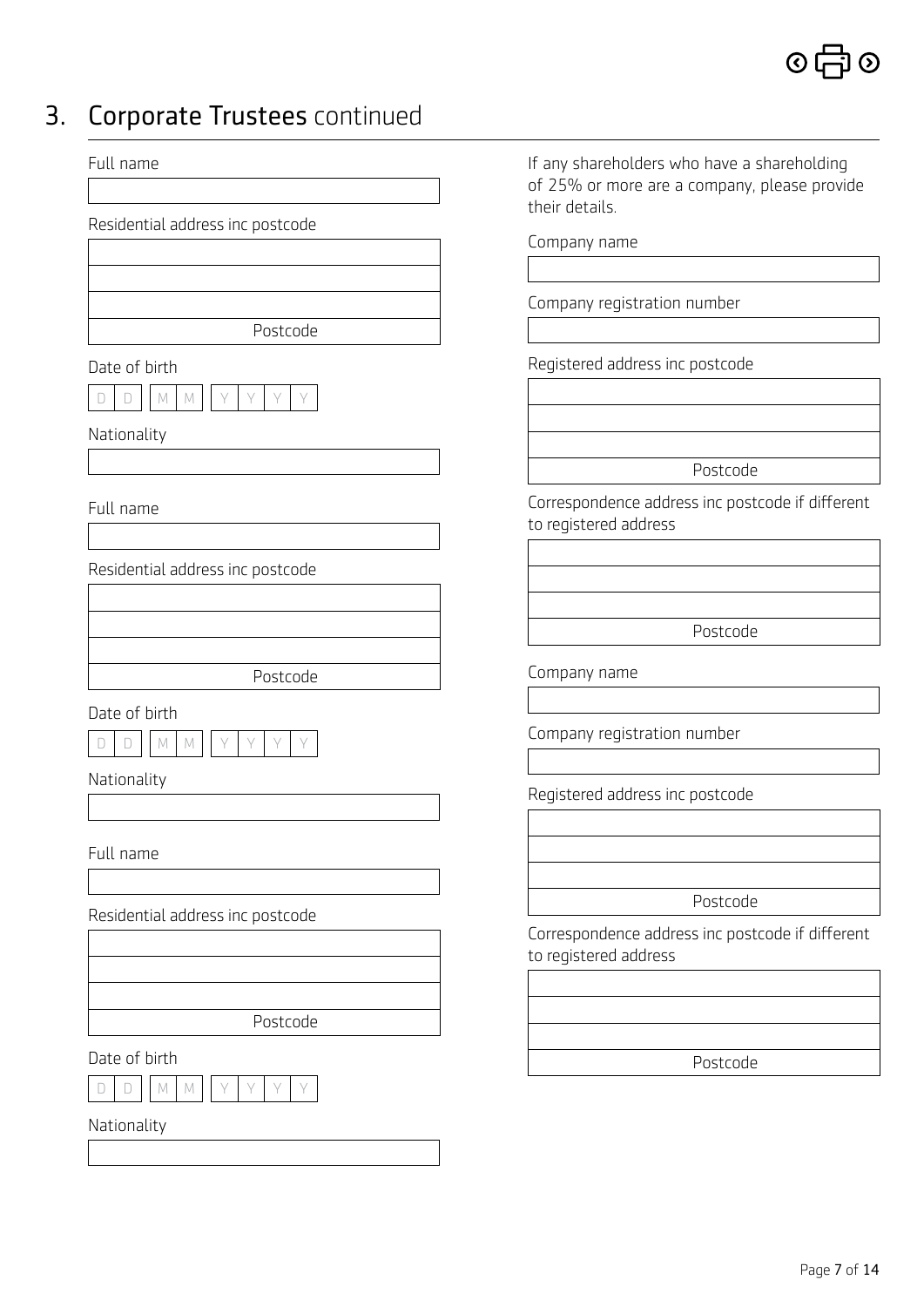# 4. Director details

Please provide details of all directors of the registered charity.

| Full name                                                               | Full name                                                       |
|-------------------------------------------------------------------------|-----------------------------------------------------------------|
| Residential address inc postcode                                        | Residential address inc postcode                                |
| Postcode<br>Date of birth                                               | Postcode<br>Date of birth                                       |
| Y<br>Y<br>Y<br>$\Box$<br>M<br>D<br>M                                    | Υ<br>$\Box$<br>M<br>D<br>M                                      |
| Nationality                                                             | Nationality                                                     |
|                                                                         |                                                                 |
| Full name                                                               | Full name                                                       |
| Residential address inc postcode                                        | Residential address inc postcode                                |
|                                                                         |                                                                 |
|                                                                         |                                                                 |
| Postcode                                                                | Postcode                                                        |
| Date of birth<br>$\forall$<br>Y<br>Y<br>M<br>M<br>D<br>Y<br>D           | Date of birth<br>Y<br>Y<br>Y<br>D<br>D<br>М<br>M                |
| Nationality                                                             | Nationality                                                     |
|                                                                         |                                                                 |
| Full name                                                               | Full name                                                       |
| Residential address inc postcode                                        | Residential address inc postcode                                |
| Postcode                                                                | Postcode                                                        |
| Date of birth<br>Y<br>$\forall$<br>Y<br>$\mathbb M$<br>Y<br>M<br>D<br>D | Date of birth<br>Y<br>Y<br>$\mathbb M$<br>Y<br>Y<br>M<br>D<br>D |
| Nationality                                                             | Nationality                                                     |
|                                                                         |                                                                 |
|                                                                         | If required, please provide details of any additional           |

Directors' on a separate sheet.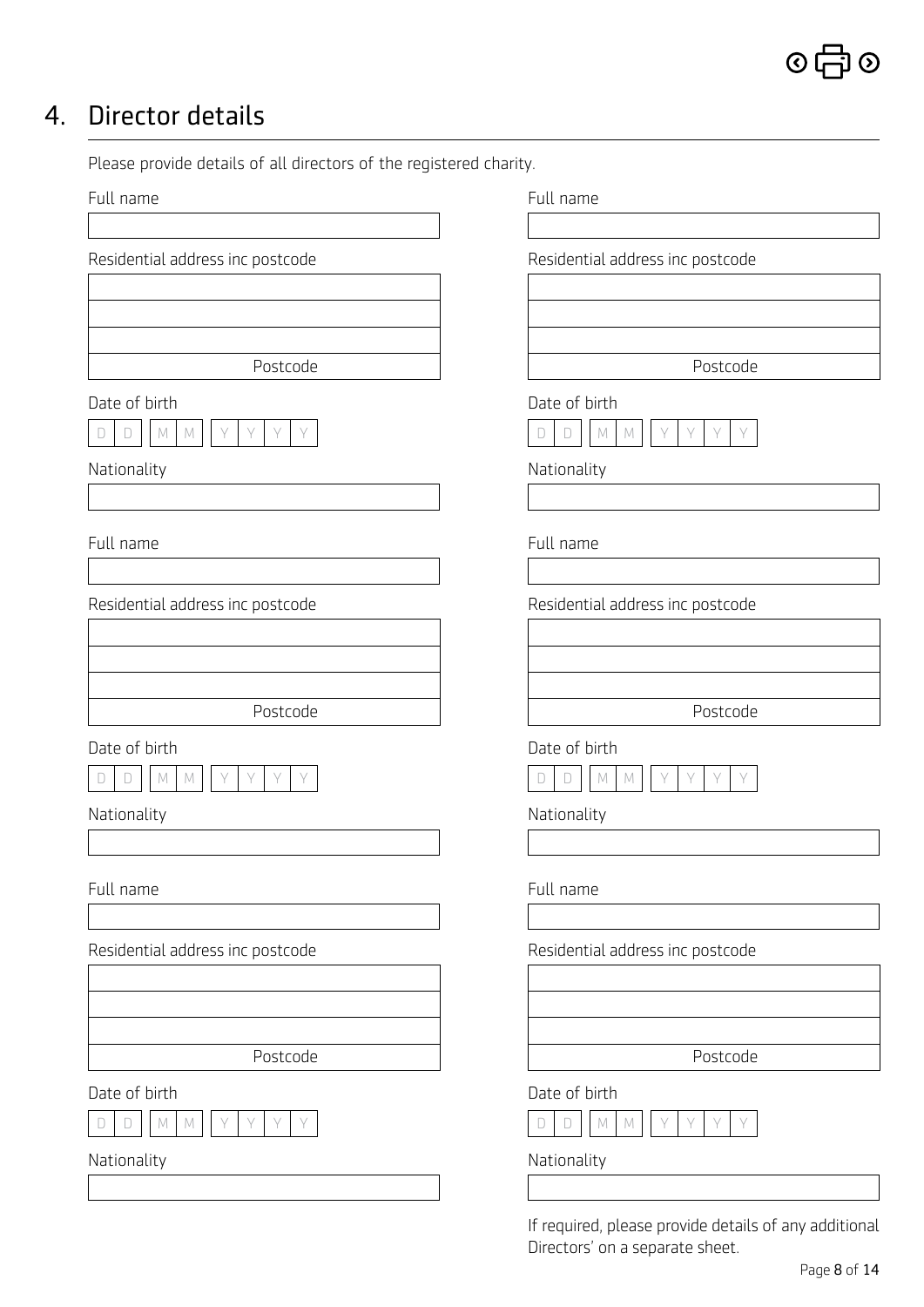# 5. Settlor details

If the registered charity has been created in the last 2 years, please provide full details of the Settlors of the registered charity named in section 1.

| Full name                        | Full name                        |
|----------------------------------|----------------------------------|
|                                  |                                  |
| Residential address inc postcode | Residential address inc postcode |
|                                  |                                  |
|                                  |                                  |
| Postcode                         | Postcode                         |
| Date of birth                    | Date of birth                    |
| M                                | ΙVΙ                              |
| Nationality                      | Nationality                      |
|                                  |                                  |

If required, please provide details of any additional Settlors on a separate sheet.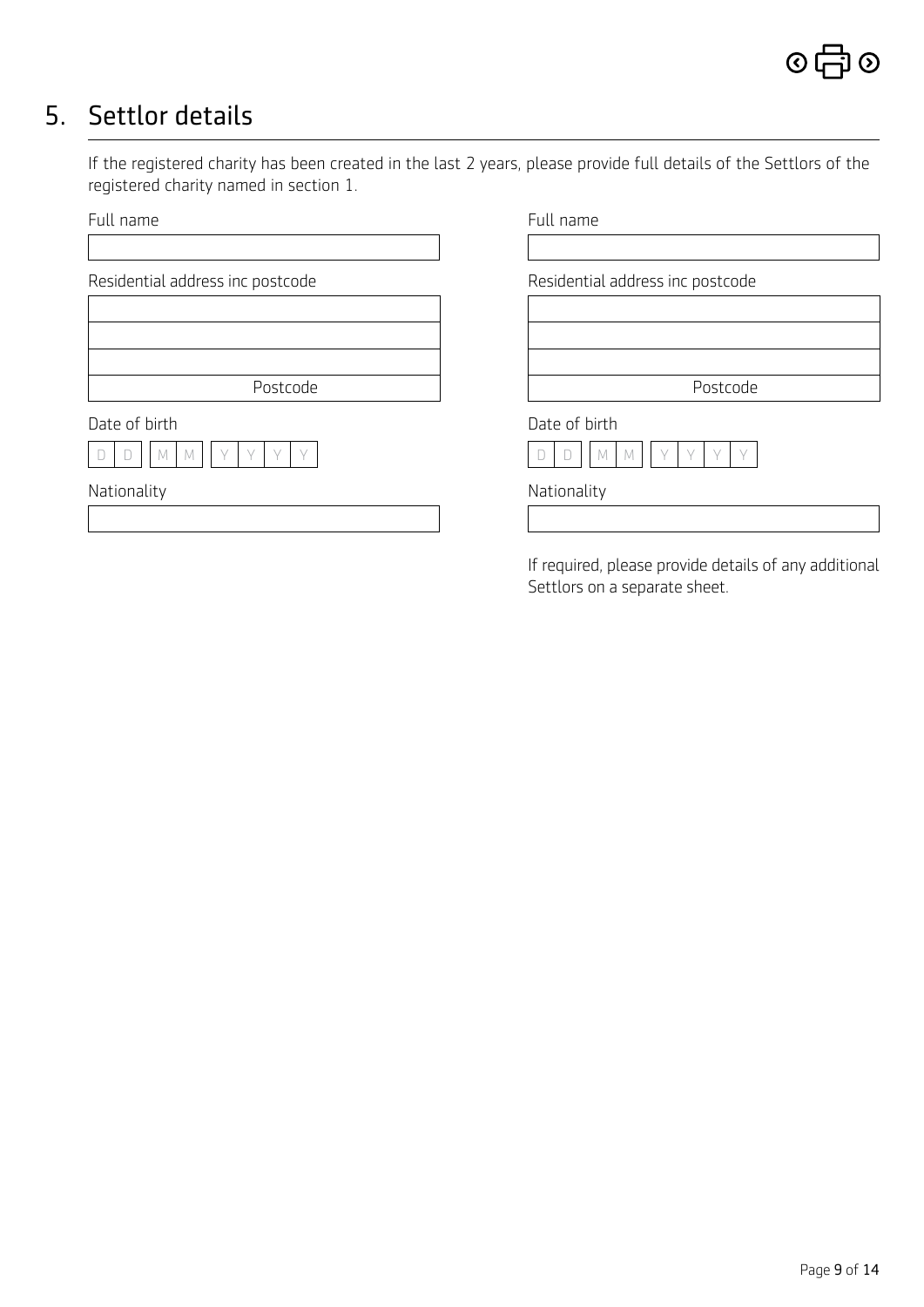

### 6. Funding the investment

### 6.1 Funding information

Please do not send any funds to us until we have contacted you to confirm that all of our requirements have been met to proceed with this application. If funds are received before our requirements are met, they may be returned to source.

How will you be funding the investment into the Aegon GIA?

Cheque, single payment amount

£

Monthly Direct Debit, regular payment amount £

Bank transfer, regular payment amount £

For a bank transfer, you can find our bank details along with your illustration.

Please note that we are unable to collect details of any investment selection within this application. Once we have contacted you to request that you send funds to us, it is your responsibility to place any investments online once funds have been deposited into the GIA.

### 7. Intermediary details (intermediary use only)

#### Intermediary name

Firm name

Please note that we are unable to collect details of any adviser charges payable within this application. Once we have contacted you to request that you send funds to us, it is the responsibility of the intermediary to set up any adviser charges via our website.

We may contact you to ask you for documentary evidence of where the funds you are investing have come from.

Source of funds

Source of wealth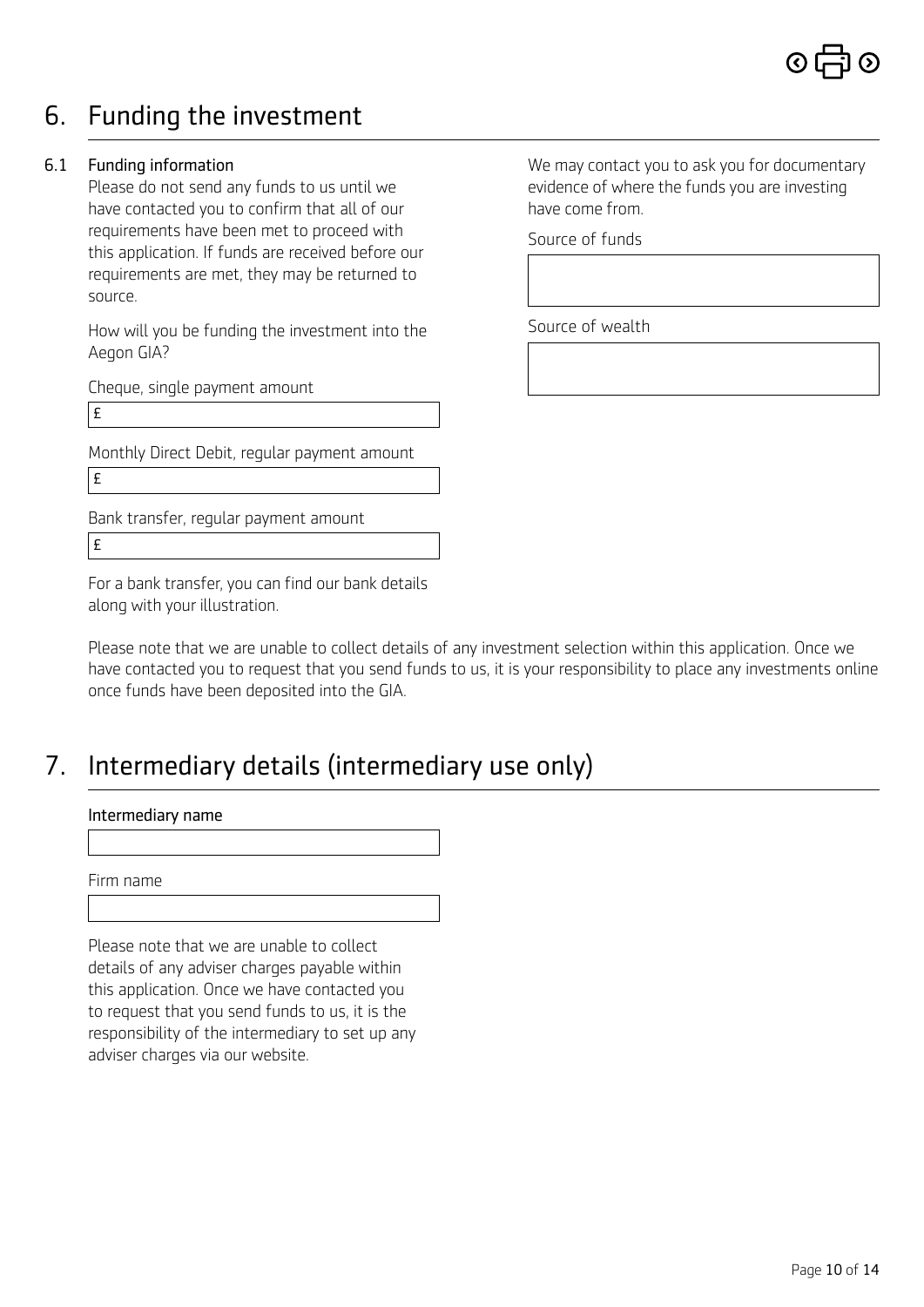### 8. How we treat your personal information

If information about a third party is disclosed as part of this application, please ensure that you have their permission and have informed them of the purposes of the collection of this information before doing so.

Here at Aegon, we're committed to protecting and respecting your privacy. We collect your personal information so that we can verify your identity, set up your plan and provide ongoing administration. We need this information to carry out our obligations and to provide you with the products and services under the terms of your contract with us. Without it, we wouldn't be able to provide you with a plan.

As part of our administration process, we work with carefully selected service providers (in other words suppliers) that carry out certain functions on our behalf. We only share the appropriate level of personal information necessary to enable our suppliers to carry out their services and they need to keep the information safe and protected at all times. Our suppliers must only act on our instructions and can't use your personal information for their own purposes.

The personal information we collect may be transferred to, and stored at a destination outside the European Economic Area (EEA). This could be to other companies within the Aegon Group or to our service providers. Where any such processing takes place, appropriate controls are in place to make sure your information is protected.

We may disclose your information to licensed credit reference and/or fraud prevention agencies to help make financial or insurance proposals and claims decisions (this will be during the application or enrolment process and on an ongoing basis), for you and anyone you're linked with financially or other members of your household. Our enquiries or searches may be recorded.

You can find more information on how we use and share your personal information, including how long we keep it and details of your rights at [www.aegon.co.uk/support/faq/privacy.html](http://www.aegon.co.uk/support/faq/privacy.html) or by contacting us to request a copy.

We'd like to keep you up-to-date with information about our news, products and services. If you'd like to hear more from us, please tick the relevant box below

By ticking the box(es), you're consenting to receiving marketing messages in this way from us. You can change your mind and unsubscribe at any time simply by contacting us. For more information on how to do this go to [www.aegon.co.uk/support/faq/privacy.html](http://www.aegon.co.uk/support/faq/privacy.html)

We won't pass your information to other companies outside of the Aegon Group for marketing purposes.



The party receiving marketing messages will be the contact named in section 1.1 of this application.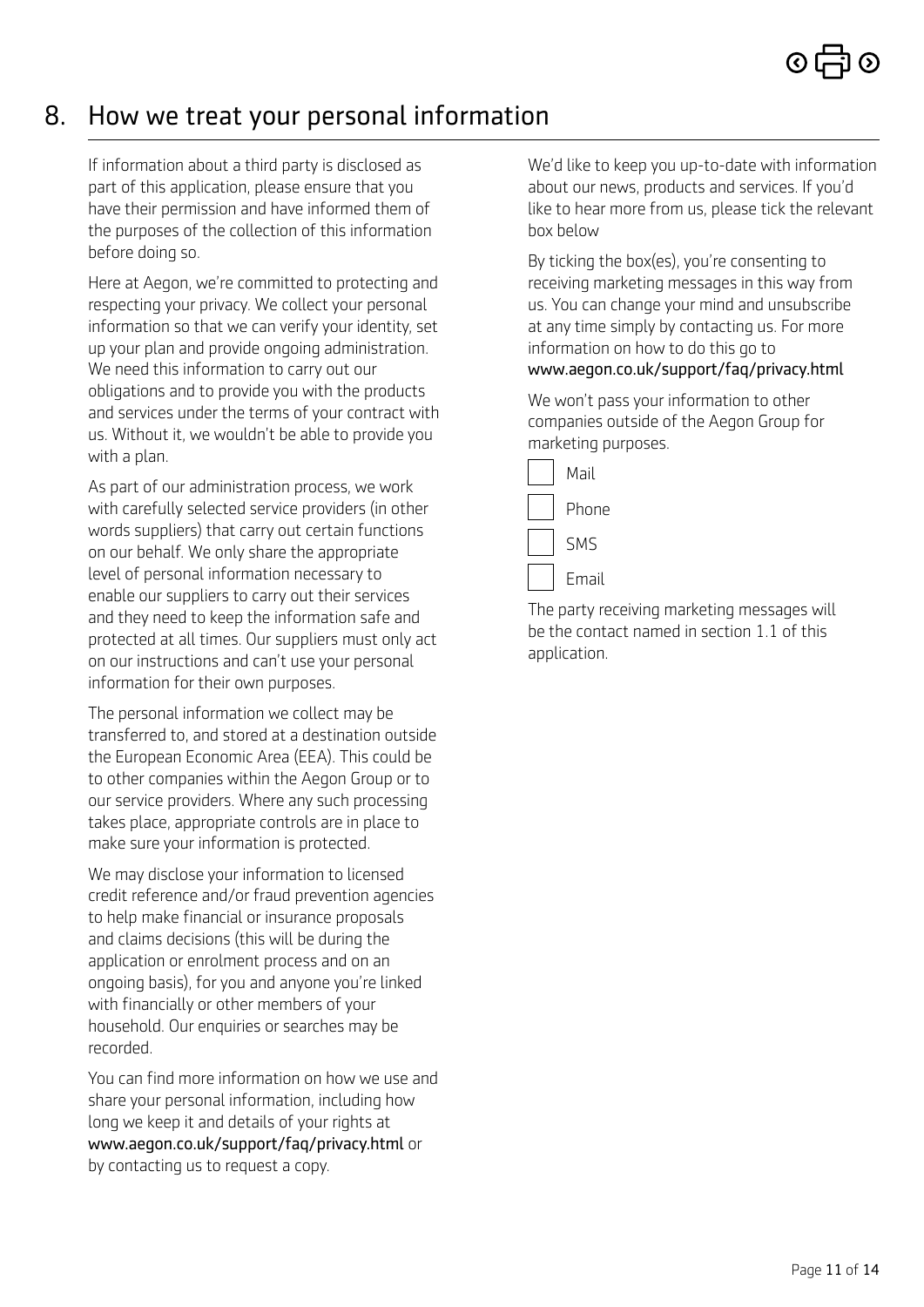## 9. Declaration

In this declaration:

'We', 'us' or 'our' refers to the Trustees or Directors of the registered charity named in section 1, and 'Aegon' refers to Aegon Investment Solutions Limited.

### General declaration

Aegon relies on the information contained in the following documents as they form the basis of the contract between you and Aegon:

- the application;
- these declarations and any other declarations made when applying for the Aegon GIA
- the first contract note, and
- the Aegon Retirement Choices terms and conditions.

We confirm that we have had the opportunity to read these documents carefully (other than the first contract note which will be given to us in accordance with the Aegon Retirement Choices terms & conditions), along with the key features document, our personal illustration, key investor information documents and the declarations in this application, before completing this application process.

We confirm that we have had the opportunity to read the Aegon UK Retail Order Execution Policy and we agree to its terms.

We confirm that we are not citizens, residents or taxpayers of the United States.

We accept that Aegon has not and will not assess our suitability for the Aegon GIA or any investment decisions we make. This means we will not benefit from the protection of the Financial Conduct Authority's rules on assessing suitability in relation to Aegon

### We declare that:

We apply for the Aegon GIA and services outlined in the application and agree to be bound by the Aegon Retirement Choices terms and conditions.

We are 18 years of age or over.

If applicable, we agree to the re-registration of investments to be applied to this new Aegon GIA.

The information supplied in this application, and any supplementary forms related to it, including transactional data, is correct and complete to the best of our knowledge and belief. We will inform Aegon of any changes to the information provided in this application.

We are aware that it is a serious offence to knowingly provide false or misleading information on the application

And confirm that, if we have not received face to face advice from an appointed intermediary in connection with this application, we have received and had the opportunity to read the key features document, illustration, Key Investor Information Documents (KIIDs) and terms and conditions that are relevant to this application.

Where regulations allow, we nominate our appointed intermediary to receive correspondence in relation to our investments. This instruction will remain in force unless our appointed intermediary has informed Aegon that they wish for this correspondence to be sent directly to us, or we have informed you we no longer have an appointed intermediary to whom Aegon can send these.

The Trustees or Directors of the registered charity named in section 1 have permission to provide information regarding other named parties in this application.

Any payment into the Aegon GIA, including contributions and transfers, will be placed in the cash facility. Thereafter, investments will be purchased in accordance with the investment instructions given by us or our appointed intermediary.

We will provide certification of the charity's classification for FATCA and CRS purposes. Depending on the classification, this may also involve us providing details of all countries in which we are resident for tax purposes. If we do not provide the details required, we will be reportable to HM Revenue & Customs (HMRC) as undocumented. Where required to under UK law, Aegon can share information about us and our Aegon GIA to HMRC, who will then share this information with tax authorities in the relevant countries and territories.

Page 12 of 14 We declare that we are signing on behalf of the registered charity named in section 1 and we have authority from all relevant parties named in this application to proceed and for electronic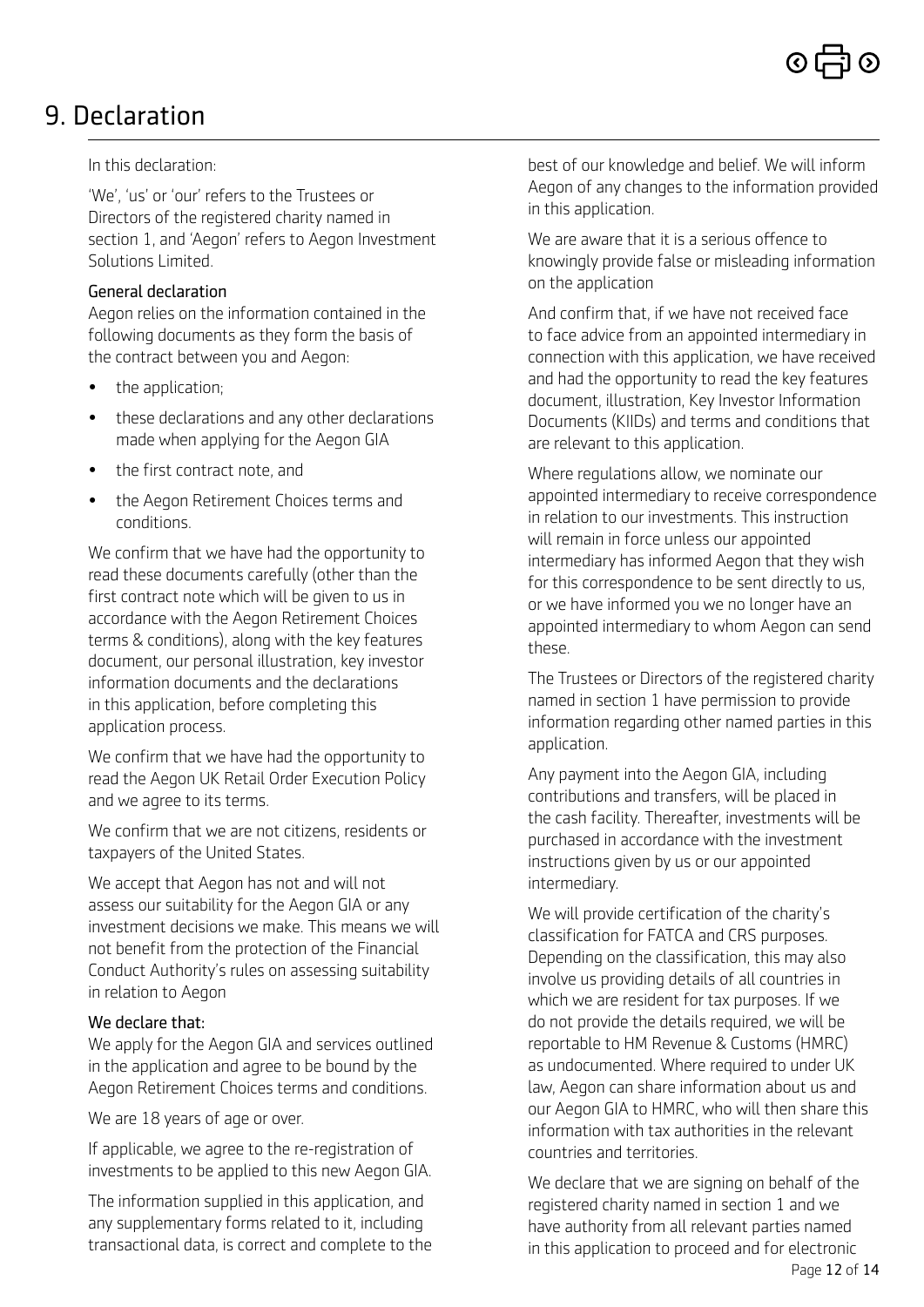# 9. Declaration continued

searches of all parties named in this application to be undertaken. We also declare that those same parties have been made aware of this declaration.

#### We authorise Aegon to:

Hold cash, subscriptions, investments, interest, dividends and any other rights or proceeds in respect of those investments and any other cash.

Arrange any transfer of an existing GIA held with a different provider to the Aegon GIA, as and when we request that Aegon do so.

Obtain details from the existing GIA provider(s) and authorise the giving of any such details to Aegon.

Accept investment and disinvestment instructions from our appointed intermediary and to accept instructions from our appointed intermediary with regard to all aspects of the running of the Aegon GIA.

Make any payments specified by us (including any adviser charge(s) to our appointed intermediary) on our behalf from the Aegon GIA. We agree that these payments reflect the terms of the agreement we have entered into with our appointed intermediary.

The contract note will confirm the actual amount of the payment that is deducted and paid to our appointed intermediary. If we disagree with the payment then we must advise our appointed intermediary of this. We agree that once any adviser charge has been deducted from our Aegon GIA, Aegon cannot return it to us and we will have to discuss any refund of the adviser charge direct with our intermediary.

You should sign and date this form by typing your full name in the signature box below and typing the date in the date box. Your typed name in the signature box will be your signature. When you sign the form, by typing your name in this box, you are making the declarations and confirming that you wish to proceed with the instructions in this form.

First Trustee or Director

Signature (type name here)

| X | $\chi$ |
|---|--------|
|   |        |



### Second Trustee or Director

Signature (type name here)



Date



### Third Trustee or Director

Signature (type name here)





Fourth Trustee or Director Signature (type name here)



Date



### Fifth Trustee or Director

Signature (type name here)



Date  $D | D | M | M | 2 | 0 | Y | Y$